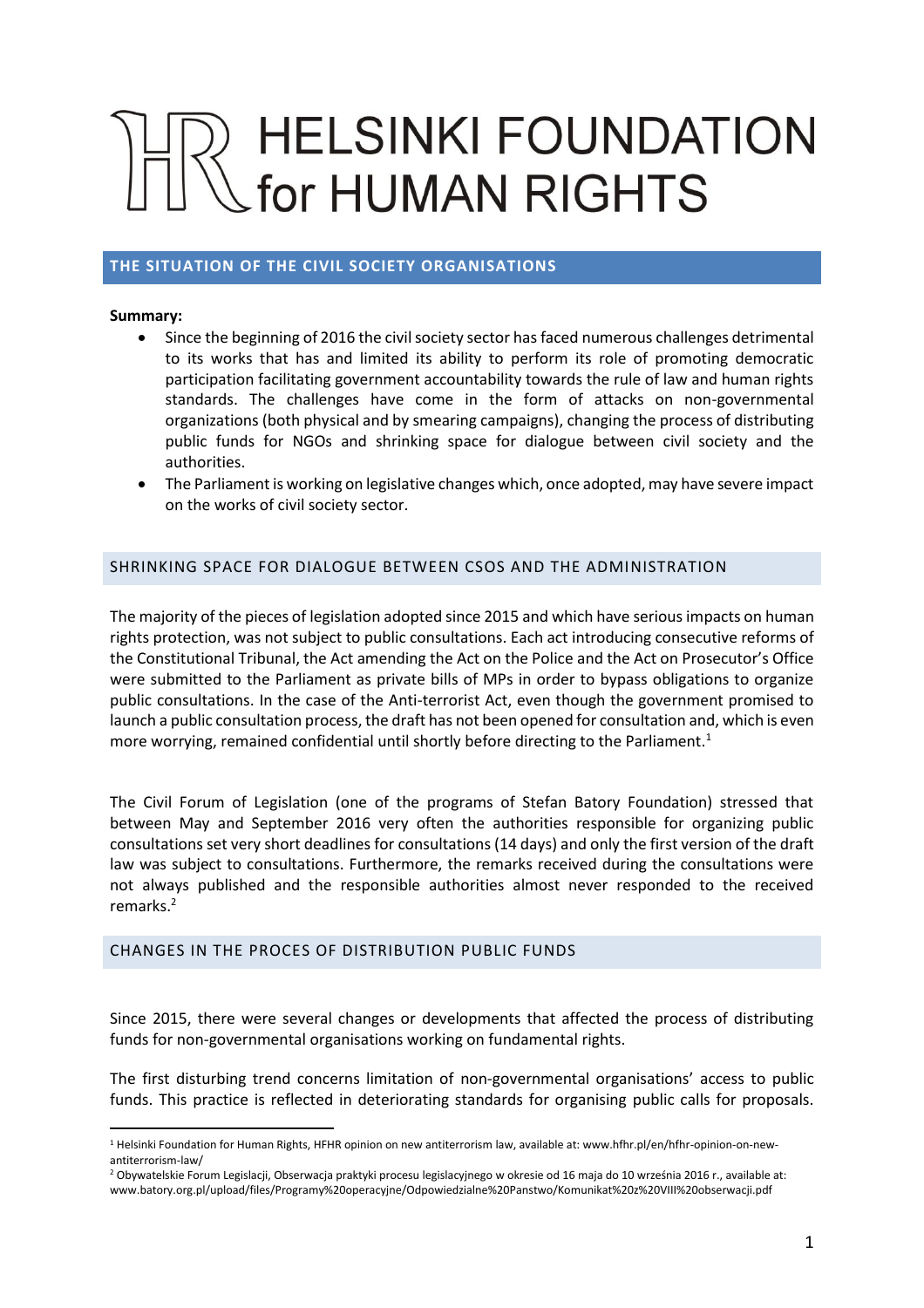According to the data gathered by the Polish Federation of Non-Governmental Organisations, since 2016, 17 calls for proposals organised by the authorities at the national level were annulled or organised with a very short deadline (e.g. the deadline for presenting offers was 7 days from the call's publication). The same research shows other malfunctions, e.g. an announcement on public consultations of the programme of cooperation between the Ministry of Foreign Affairs and NGOs was published under a link "car sale".<sup>3</sup> Furthermore, there are examples of decisions on distributing public funds in a way that favours specific organizations close to the governing majority. For example, in July 2016 the Ministry of Foreign Affairs announced that the grant to establish Regional Centres for International Debate was awarded to an organization that was established in 2015, even though the rules of the call required that a bidder have a documented experience from the period 2013-2015. The funds from the same call were also granted to the catholic Academia which had not previously dealt with the issues related to international policy.<sup>4</sup>

The second trend concerns distribution of funds to non-governmental organisations providing aid to victims of crimes. On the basis of Article 43 of the Criminal Executive Code and the Regulation of the Ministry of Justice, the Ministry of Justice distributes to non-governmental organisation the funds for their activity embracing different forms of support for victims of crimes. Since 2014, the overall amount of money distributed within this Fund varied from 11 million PLN (ca. 2,500,250 EUR) in 2014 to 20 million PLN (ca. 5 million EUR) in 2016 to 16 million PLN (ca. 4,000,000 EUR) in 2017. Since 2012, when the Fund was created, three well-experienced non-governmental organisations providing specific aid for children and women victims of crime were among the organisations which received funding from the Fund. However, since 2016 those three organisations (namely the Women's Rights Centre, Association for Women BABA and Nobody's Children Foundation) have not received any access to this fund, even though their proposals were assessed very highly. According to the Ministry of Justice, the funds were granted to the organisations which provide victims with comprehensive aid. After the Ombudsman's intervention in this case, the Minister of Justice announced that the reason why the Women's Rights Centre did not receive funding is because it specialises only in one group of victims of crime (women) and, therefore, such a practice should be found discriminatory towards men who can also suffer from domestic violence. The Ministry of Justice also announced that the offers of two other organisations (Nobody's Children Foundation and Association for Women BABA) were assessed lower than the offers presented by e.g. Caritas and Brother Krystian Association of Aid for Neighbours.<sup>5</sup> Another example relates to the works of the Autonomia Foundation which run a project "ZERO violence - engagement, education and advocacy against the gender-based violence". The project was funded from the funds of the Civic Initiatives Fund. After a rapid and unexpected monitoring from the Ministry of Family, Labour and Social Policy (which operates the Fund) the agreement between the organization and he Fund was solved immediately. It was the first case of such a rapid monitoring in the entire history of the Fund. It should be stated that a couple of days before the monitoring two MPs directed a question to the Ministry of Family, Labour and Social Policy about the cooperation with Autonomia Foundation. In their letter the works of the Autonomia Foundation were described as including "an enormous load of ideology" and the Foundation's statute was said to include "aims strictly referring to LGBT ideology" and a declaration on "fight against sexual intolerance". The MPs asked the Ministry how this agenda can go hand in hand with the Ministry's activity towards "the strong position of the family and marriage".<sup>6</sup>

í

<sup>3</sup> Polish Federation of Non-governmental Organisations (OFOP), Repozytorium, available at: http://repozytorium.ofop.eu/

<sup>4</sup> Stankiewicz A., Strumień dotacji dla o. Rydzyka, Rzeczpospolita, available at: http://www.rp.pl/Kosciol/307069869-Strumien-dotacji-dla-o-Rydzyka.html#ap-1

<sup>5</sup> Ombudsman's Office (Biuro Rzecznika Praw Obywatelskich), Dlaczego niektóre organizacje pozarządowe nie mogą liczyć na dotacje? – Minister Sprawiedliwości odpowiada RPO, available at: https://www.rpo.gov.pl/pl/content/dlaczego-niektore-organizacje-pozarzadowenie-moga-liczyc-na-dotacje-minister-sprawiedliwosci

<sup>6</sup> Repozytorium OFOP, MRPiPS: rozwiązanie umowy FIO z Fundacją Autonomia w trybie natychmiastowym, available at:

http://repozytorium.ofop.eu/mrpips-rozwiazanie-umowy-fio-z-fundacja-autonomia-w-trybie-natychmiastowym/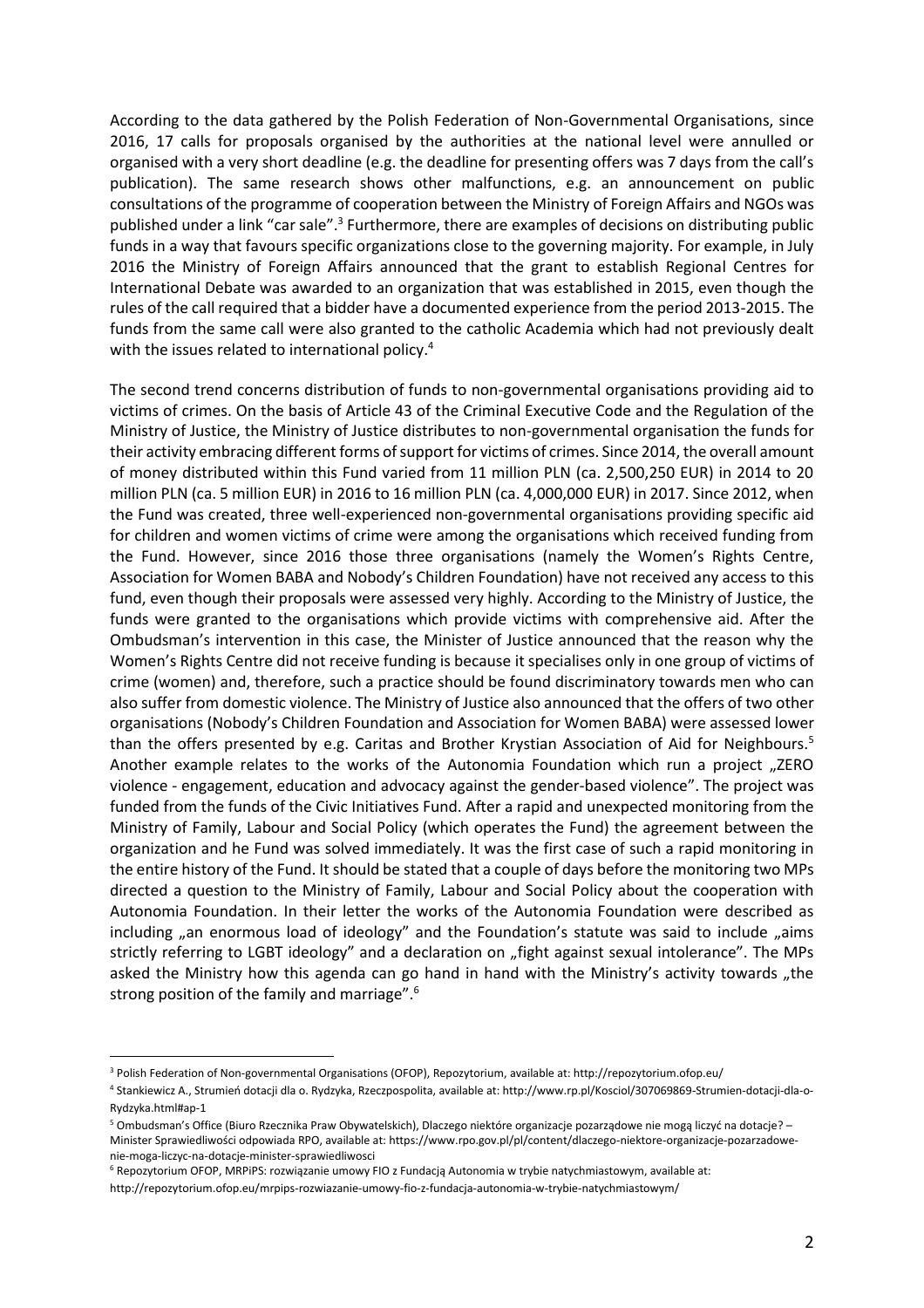The third disturbing trend concerns the distribution of funds for legal aid and support for migrants and refugees. In 2016, the Ministry of Interior announced that the call for proposals within the Asylum, Migration and Integration Fund was annulled. The Ministry explained its decision by stating that between the announcement of the call and presentation of its results significant changes had occurred in relation to migration and integration. Given that, the Ministry decided to announce two new calls for proposals. Altogether, the Ministry was supposed to distribute over 2,500,000 PLN (approx. 625,000 EUR).<sup>7</sup> The deadline in those two calls was set for June 2016 and the costs were eligible as of August 2016. However, none of these calls have been resolved yet (almost year and a half later). The significant delay in resolving these calls affected the NGOs' capacity to provide legal aid and support to migrants and refugees.<sup>8</sup>

#### NATIONAL INSTITUTE OF FREEDOM – CENTRE FOR CIVIL SOCIETY DEVELOPMENT

In December 2016, the Prime Minister announced the plans to create the National Center for the Development of Civil Society. In September 2017, the Act on the National Institute of Freedom – Centre for Civil Society Development was adopted by the Parliament.

In the light of the law, Institute's Director and the majority of Director's Council are to be appointed by another new institution: the Committee for Public Benefit Activity, chaired by a member of the Polish Cabinet, Council of Ministers. The participation of the representatives of the civil society will be illusory - in the light of the law, the civil society representatives will have only 5 seats in 11-member Council of the Institute. The Council is designed to play a marginal role, with its main responsibilities including issuing opinions on action plans and finances of the Institute.

The Institute will be a body responsible for distributing funds to CSOs at the national level (the former Civic Initiatives Fund, which distributed approx. 14 million EUR per year for the projects selected in the open competitions, would be abolished and its resources would be operated by the Centre). The law fails to provide detailed information on the competitions which would be organized to distribute funds. The law also includes a provision in light of which it would be possible for the President of the Centre to delegate public tasks to be performed by particular NGOs. As a result, it will lead to a complete discretion in distributing public funds.

Furthermore, according to the law, the National Freedom Institute will also be responsible for the allocation of funds obtained from the European Union and other international funds (e.g. EEA funds). The legislative proposal contains no guarantees that the relevant EU rules imposed on the Member States will be followed during the Institute's decision-making process. Examples of such rules are respecting EU and domestic laws, promoting the equality between men and women and nondiscrimination as well as the principle of sustainable development.

Unlike to the previous mechanisms which used to be decentralized, right now the government is aiming at centralizing all the funds under one institution. The draft Act has been strongly criticized by numerous non-governmental organizations. The Klon/Jawor Association stated that "the draft law is contradictory to the rules of partnership and sovereignty, competitiveness and transparency

í

<sup>7</sup> Ministry of Interior, Department of Boarder Policy and International Fund (Ministerstwo Spraw Wewnętrznych, Departament Polityki Granicznej i Funduszy Międzynarodowych), Dwa nowe nabory w ramach Funduszu Azylu, Migracji i Integracji, available at:

http://fundusze.mswia.gov.pl/ue/aktualnosci/13784,Dwa-nowe-nabory-w-ramach-Funduszu-Azylu-Migracji-i-Integracji.html

<sup>8</sup> Mazur N., MSWiA ma miliony na integrację cudzoziemców, ale w 2016 r. nie wydało na to ani złotówki, Gazeta Wyborcza, available at: http://wyborcza.pl/7,75398,21216958,mswia-ma-miliony-na-integracje-cudzoziemcow-ale-w-2016-r-nie.html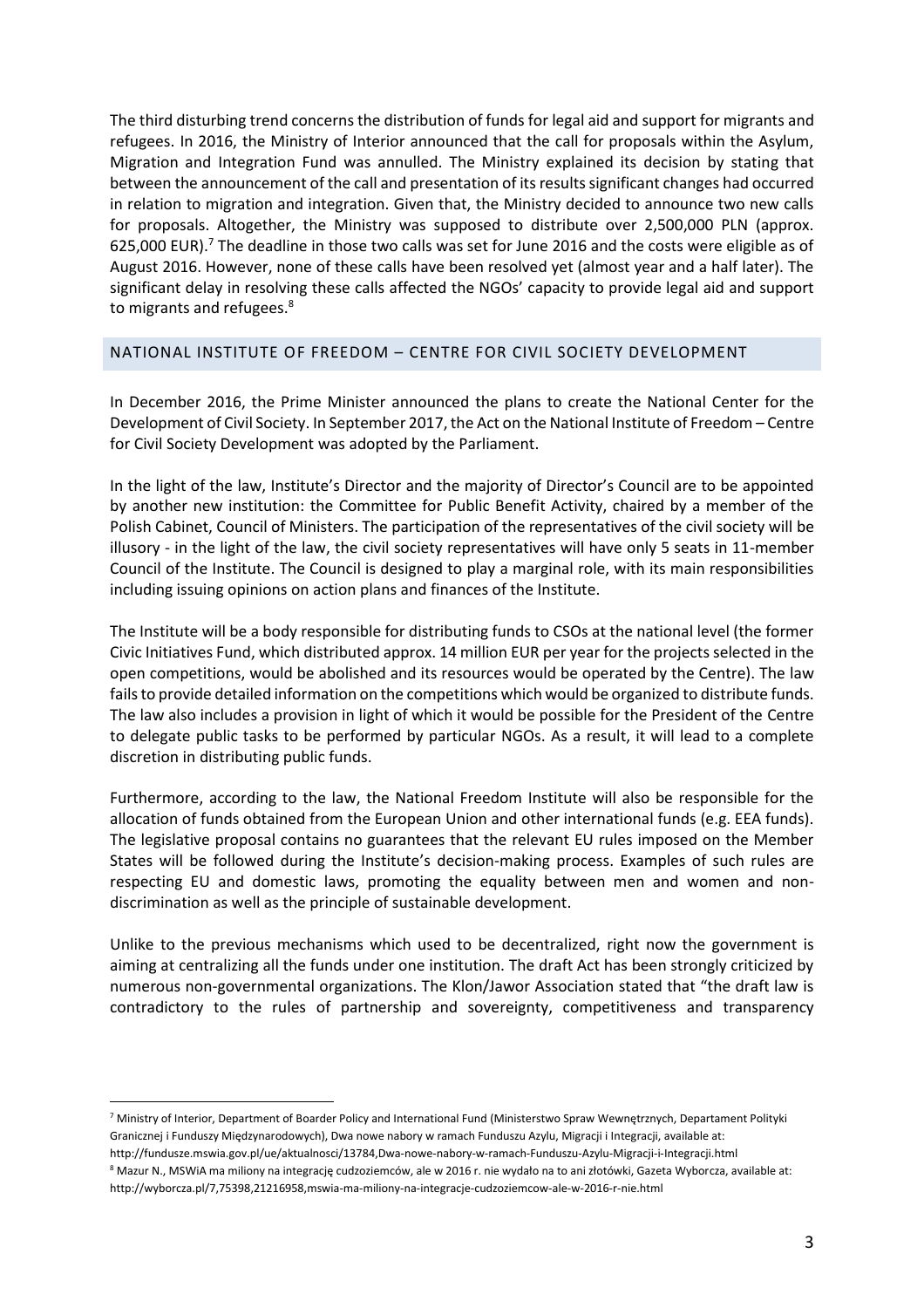guaranteed not only by the Act on the activity for social benefit, but also preserved by years of cooperation". <sup>9</sup>

# ATTACKS ON NGOS

At the beginning of 2016, the headquarters of organizations acting for LGBTQ rights (namely Campaign Against Homophobia and Lambda Foundation) were attacked by persons unknown. The criminal proceedings in these cases were discontinued due to the impossibility of identifying their perpetrators. Furthermore, almost at the same time, an activist of HejtStop (Stop Hate Project) faced an enormous wave of hate speech and threats after she reported racist statement published by one sportsman to the administrators of Facebook. None of these incidents were condemned by the authorities. A letter signed by over 300 NGOs with an appeal to the Prime Minister to take action against a rising wave of hatred and attacks against NGOs remained unanswered.<sup>10</sup>

At the end of October 2016, the public media carried out a smear campaign aimed at certain civil society organizations which work on the rule of law and human rights, and which had received public funding for their work. The campaign began with news reports that originally was directed at the previous judge of the Constitutional Tribunal who currently strongly criticizes the reforms of the Tribunal, including undermining its independence by the governing majority. The public media used the fact that the judge is a board member of a particular CSO to attack the organization. public media made allegations that this organization received public funding in a fraudulent way. A similar approach was taken towards other CSOs. Relying on publicly available documents, the broadcasts suggested that some organizations received funds in a non-transparent way and through family and personal ties. While making allegations, the broadcasts were not backed by any evidence of a breach of law or any other irregularities such as wasting public funding.<sup>11</sup>

#### LEGISLATIVE CHANGES

 $\overline{a}$ 

Currently, there is another piece of legislation under preparation which, once adopted, may have a negative impact on the ability of CSOs to fulfill their watchdog functions.

On Friday, 26<sup>th</sup> January 2018, the Parliament adopted the amendment to the Act on the National Remembrance Institute. The new law introduces criminal liability for statements imputing responsibility for crimes of the Nazi regime to the Polish nation and establishes civil law remedies for infringements of the good name of the Republic of Poland and that of the Polish Nation. These provisions entail two kinds of dangers – the first one relates to the general limitation of the freedom of expression while the second relates to the possibility of impeding CSOs' ability to hold the government accountable. If adopted, the proposed version of the Act may discourage members of the public from discussing certain aspects of Poland's history because of the risk of facing criminal sanctions.<sup>12</sup> In the opinion of HFHR there is a risk that in the future this provision may be used against watchdog organizations and human rights defenders, particularly those active at international fora, for

<sup>9</sup> Citizens Observatory of Democracy, Projekt ustawy o Narodowym Centrum Rozwoju Społeczeństwa Obywatelskiego, available at: http://obserwatoriumdemokracji.pl/ustawa/o-projekt-ustawy-o-narodowym-centrum-rozwoju-spoleczenstwa-obywatelskiego/

<sup>&</sup>lt;sup>10</sup> Obywatele dla Demokracji, List do premier Beaty Szydło z prośbą o podjęcie działań na rzecz przeciwstawienia się fali nienawiści, available at: http://www.ngofund.org.pl/apel-do-premier-beaty-szydlo-o-podjecie-dzialan-w-sprawie-atakow-na-organizacjepozarzadowe/

<sup>11</sup> Bychawska-Siniarska D., Godzisz P., Warso Z., Information on the recent challenges faced by human rights defenders and civil society in Poland, Helsinki Foundation for Human Rights, available at: www.hfhr.pl/wp-content/uploads/2016/11/HRD-report-30112016-FIN.pdf  $12$  Helsinki Foundation for Human Rights, The HFHR on draft amendment to National Remembrance Institute Act, available at: http://www.hfhr.pl/en/the-hfhr-on-draft-amendment-to-national-remembrance-institute-act/